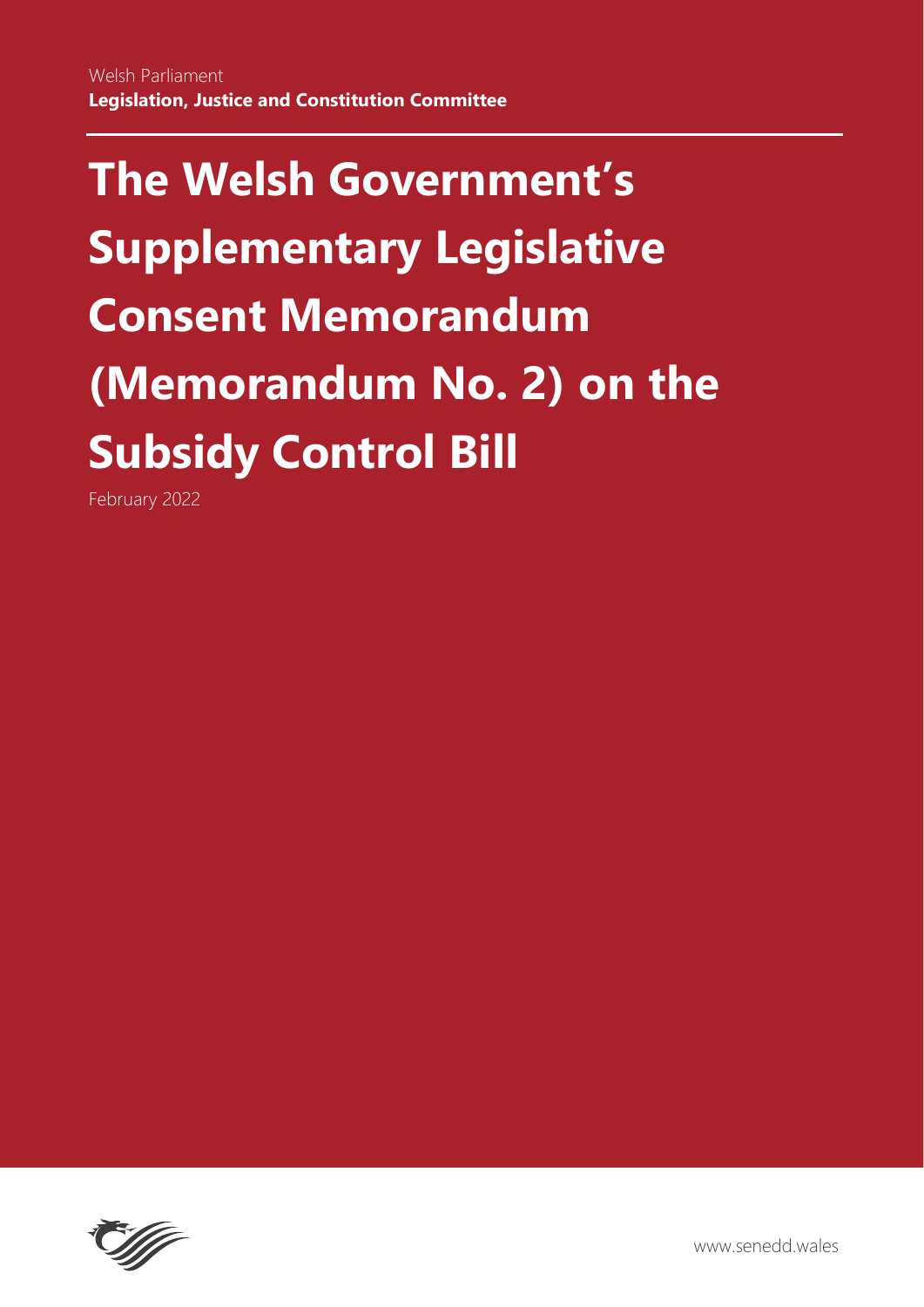# 1. Background

## **The UK Government's Subsidy Control Bill**

**1.** The Subsidy Control Bill<sup>1</sup> (the Bill) was introduced into the House of Commons and had its first reading on 30 June 2021. It is sponsored by the Department for Business, Energy and Industrial Strategy.

**2.** The Bill completed its stages in the House of Commons on 13 December 2021 and received its first reading in the House of Lords on 14 December 2021.<sup>2</sup> At the time this report was agreed, the Bill had completed its Committee Stage in the House of Lords,<sup>3</sup> with a date for Report Stage to be announced.

### **The Welsh Government's Legislative Consent Memorandum**

**3.** Standing Orders 29.1 and 29.2 provide that a legislative consent memorandum is required when a relevant UK Bill makes provision in relation to Wales for any purpose within the legislative competence of the Senedd or which modifies the Senedd's legislative competence.

**4.** On 13 July 2021 Rebecca Evans MS, Minister for Finance and Local Government and Vaughan Gething MS, Minister for the Economy (the Ministers), laid before the Senedd a Legislative Consent Memorandum<sup>4</sup> (the original Memorandum) in respect of the Bill.

**5.** We reported on the Memorandum on 7 December 2021 (first report).<sup>5</sup>

<sup>&</sup>lt;sup>1</sup> [Subsidy Control Bill, as introduced](https://publications.parliament.uk/pa/bills/cbill/58-02/0135/210135.pdf) [HC Bill 135 2021-22]

<sup>&</sup>lt;sup>2</sup> [Subsidy Control Bill, as brought from the Commons](https://bills.parliament.uk/publications/44386/documents/1154) [HL Bill 84]

<sup>&</sup>lt;sup>3</sup> [Subsidy Control Bill, as amended in Grand Committee](https://bills.parliament.uk/publications/45218/documents/1406) [HL Bill 113]

<sup>4</sup> Welsh Governmen[t, Legislative Consent Memorandum, Subsidy Control Bill,](https://senedd.wales/media/yhcnasow/lcm-ld14446-e.pdf) July 2021

<sup>&</sup>lt;sup>5</sup> Legislation, Justice and Constitution Committee, The Welsh Government's Legislative Consent Memorandum on [the Subsidy Control Bill,](https://senedd.wales/media/r02huft4/cr-ld14725-e.pdf) December 2021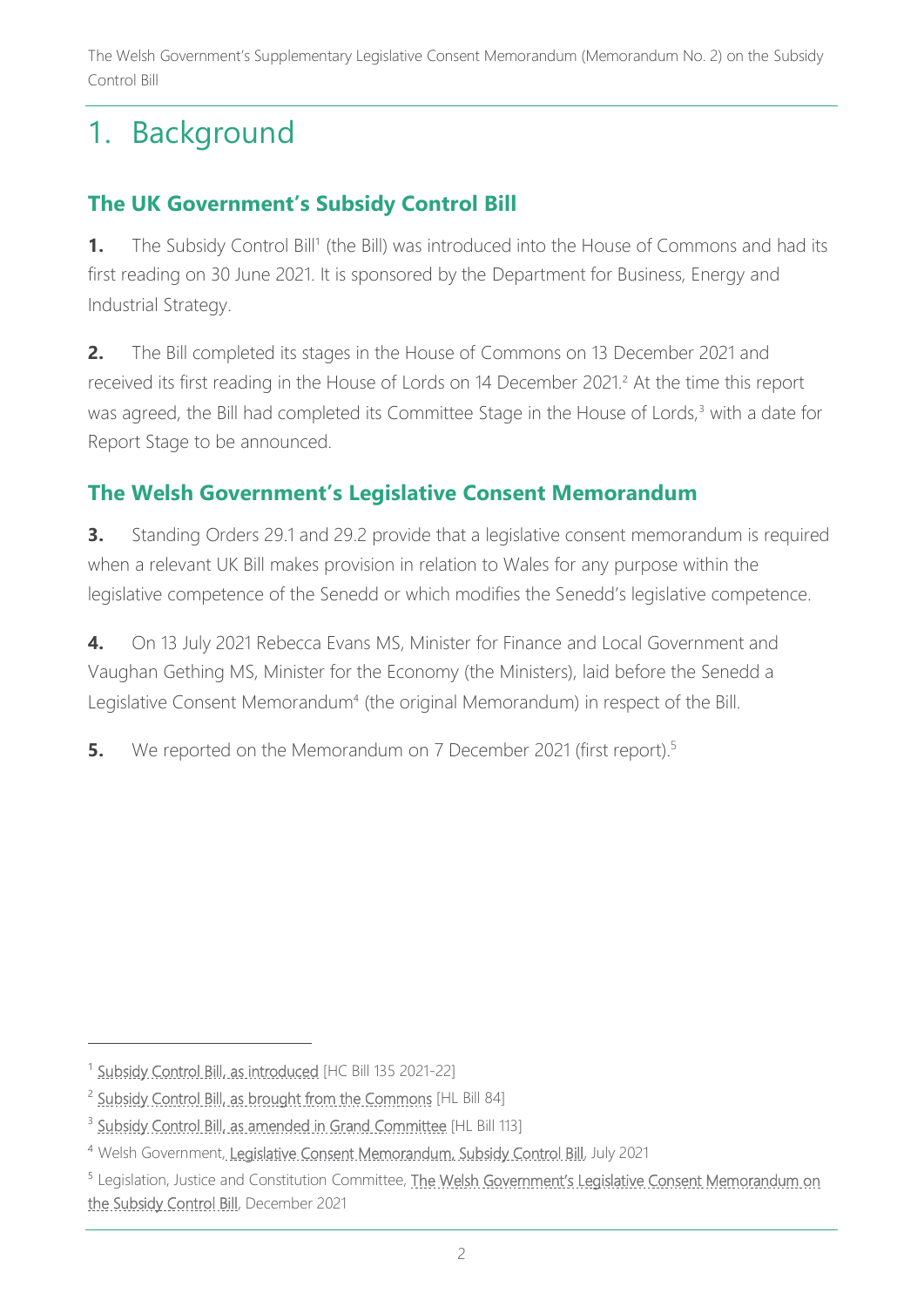## **The Welsh Government's Supplementary Legislative Consent Memorandum No. 2**

**6.** On 6 January 2022, the Ministers laid a Supplementary Legislative Consent Memorandum<sup>6</sup> (Memorandum No. 2) in respect of the Bill.

**7.** The Business Committee agreed that the Economy, Trade and Rural Affairs Committee and the Legislation, Justice and Constitution Committee should report on Memorandum No. 2 by 3 March 2022.<sup>7</sup> The date was subsequently brought forward to 1 March 2022.<sup>8</sup>

#### **Provisions for which Senedd consent is required**

**8.** In our report on the original Memorandum, we noted the lack of clarity as to whether the Welsh Government considers that the Senedd's consent is required for clauses 41 and 42 of the Bill.<sup>9</sup> For that reason, we made the following recommendation:

> *"Recommendation 1. For the avoidance of doubt, the Ministers should clarify whether the Welsh Government believes that clauses 41 and 42 require the Senedd's consent and, accordingly, whether it is seeking the Senedd's consent for them."*

**9.** The Economy, Trade and Rural Affairs Committee also noted the ambiguity in its report on the Memorandum:

> *"The Welsh Government's view is that Senedd consent is required for clauses 35-40, 43, 44, and 45-51. It is unclear from paragraph 19 of the Welsh Government's LCM, whether it believes that clauses 41 and 42 require Senedd consent, as the wording is not explicit. The UK Government considers that Senedd consent is required for all of the clauses in Part 3 (clauses 35-51)." 10*

<sup>&</sup>lt;sup>6</sup> Welsh Government, [Supplementary Legislative Consent Memorandum \(Memorandum No. 2\), Subsidy Control Bill,](https://senedd.wales/media/sg0brr11/slcm-14809-e.pdf) November 2021

<sup>&</sup>lt;sup>7</sup> Business Committee, Timetable for consideration of the Supplementary Legislative Consent Memorandum for the [Subsidy Control Bill,](https://senedd.wales/media/dvrnwxqd/cr-ld14843-e.pdf) January 2022

<sup>&</sup>lt;sup>8</sup> Business Committee, Revised Timetable for consideration of the Supplementary Legislative Consent [Memorandum for the Subsidy Control Bill,](https://senedd.wales/media/j2ejmhel/cr-ld14940-e.pdf) February 2022

<sup>&</sup>lt;sup>9</sup> Legislation, Justice and Constitution Committee, Report on the Welsh Government's Legislative Consent [Memorandum on the Subsidy Control Bill,](https://senedd.wales/media/r02huft4/cr-ld14725-e.pdf) December 2021, paragraphs 12 and 42

<sup>&</sup>lt;sup>10</sup> Economy, Trade and Rural Affairs Committee, Report on the Legislative Consent Memorandum for the Subsidy [Control Bill,](https://senedd.wales/media/sdcbnw3q/cr-ld14647-e.pdf) November 2021, paragraph 28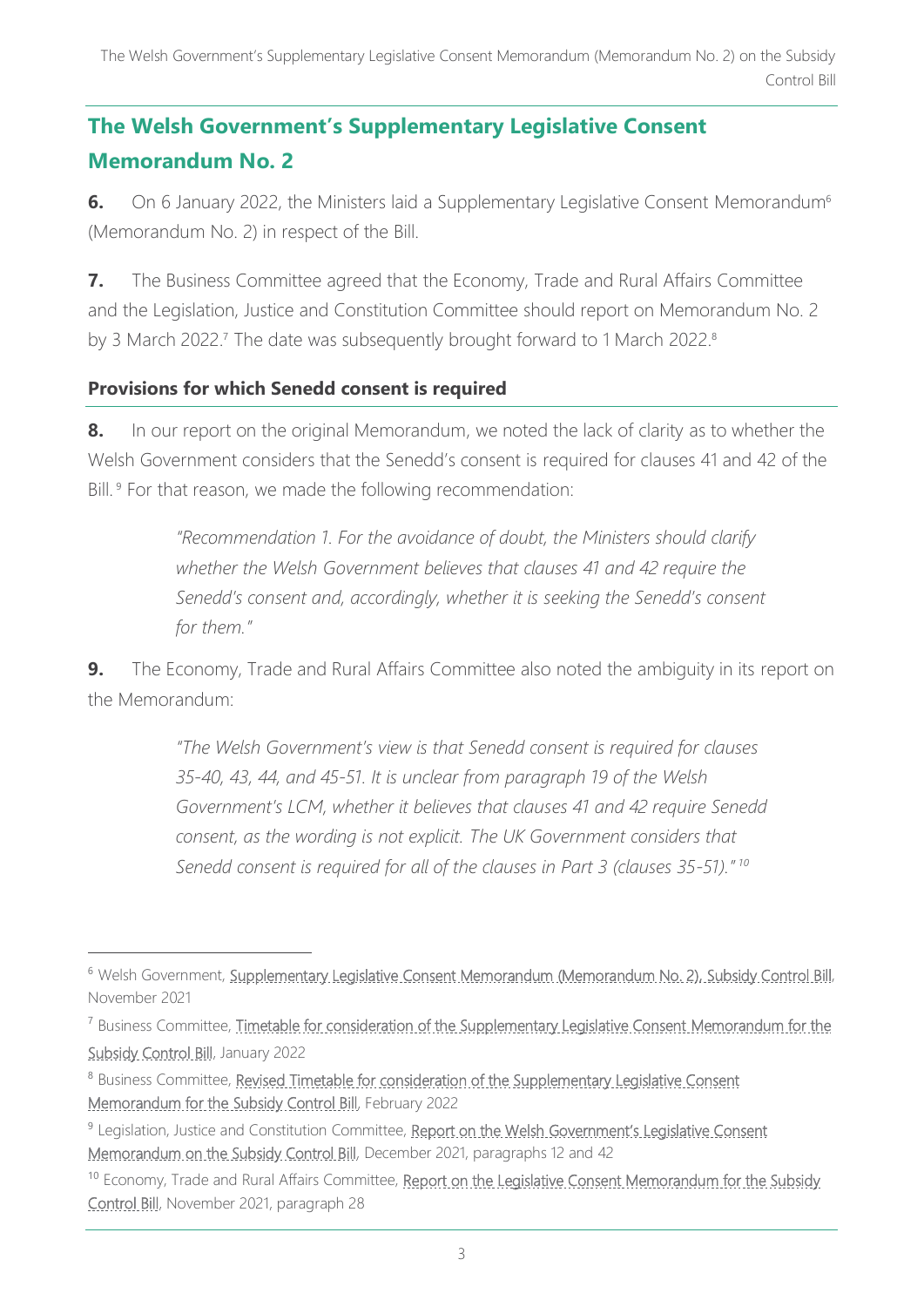**10.** In paragraph 3 of Memorandum No. 2, the Ministers state:

*"This Supplementary LCM clarifies the Welsh Government position on two clauses (clauses 41 and 42) identified in the original LCM as requiring consent."*

**11.** Paragraphs 9 to 11 of Memorandum No. 2 confirm that the Welsh Government does consider that the Senedd's consent is required in relation to clauses 41 and 42, alongside the reasoning for this view:

> *"These provisions lay down requirements in respect of minimal financial assistance and Services of Public Economic Interest Assistance (SPEI).*

> *An LCM is required in relation to clauses 41 and 42, covering mergers & acquisitions, exemptions for SPEI assistance, and supplementary and interpretative provisions…*

*Subsidy control is a reserved matter under Schedule 7A to GOWA, and the Bill applies to England, Wales Scotland and Northern Ireland. However, despite it being a reserved matter, it impacts on the non-reserved matter of economic development, and the impact on this non-reserved area raises some concerns. UK Government have legislated in this way as they want a UK-wide approach to subsidy control."*

#### **The Welsh Government's position**

**12.** Paragraph 17 of Memorandum No. 2 sets out the Ministers' conclusion:

*"As we have set out in paragraphs above, clauses 41 and 42 of the Bill make provision within the devolved competence of the Senedd and therefore Senedd's consent is required. However, we will not be in a position to recommend that consent be granted to the inclusion of clauses 41 and 42 in the Bill, or the other provisions as set out in the original LCM, unless the Bill is amended to address our concerns."*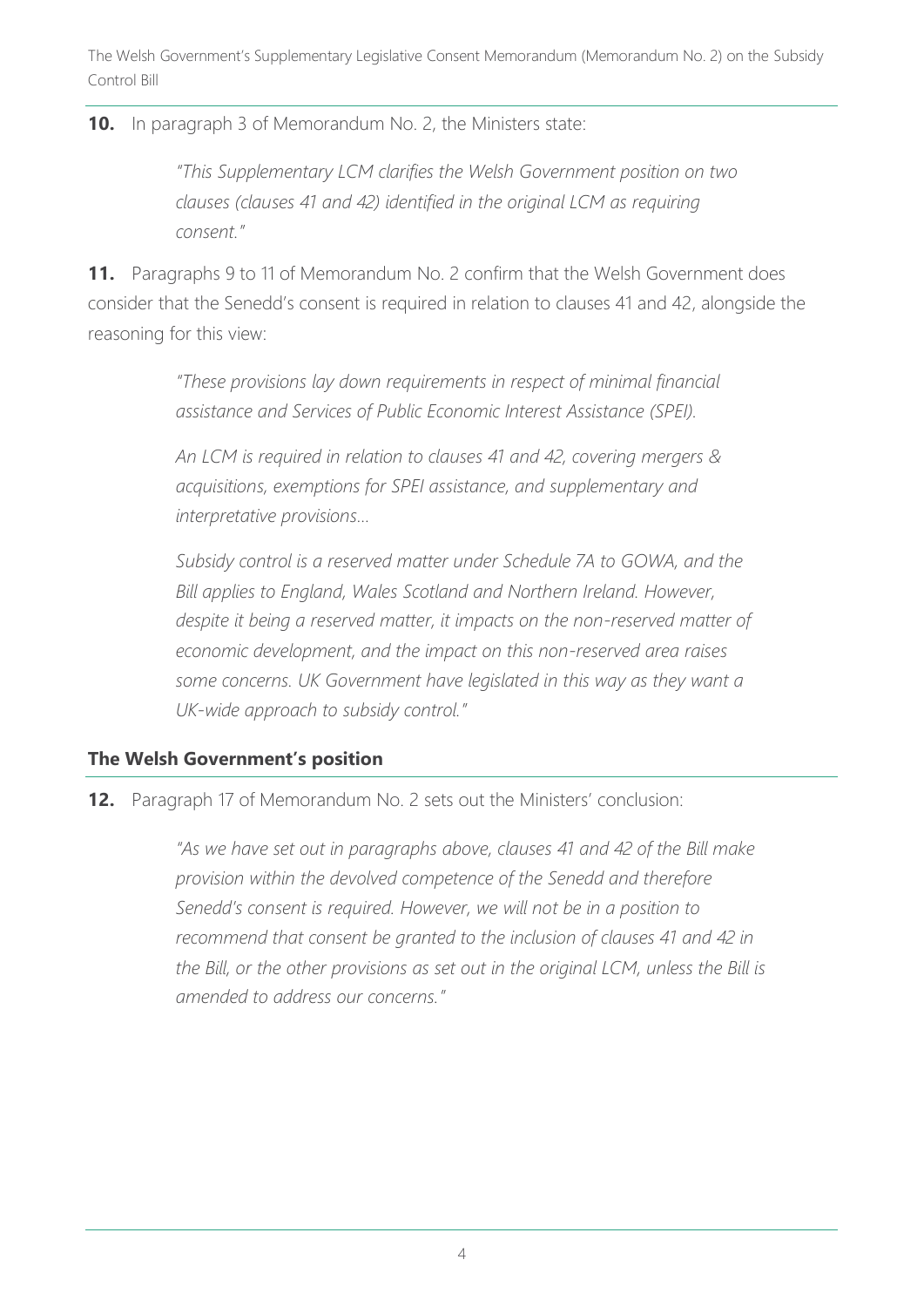## 2. Committee consideration

**13.** We considered Memorandum No. 2 at our meeting on 7 February 2022 and agreed our report on 14 February 2022.<sup>11</sup>

### **Our view**

**14.** We welcome the Ministers' decision to lay Memorandum No 2 before the Senedd. In so doing, recommendation 1 of our first report has been addressed and the lack of clarity concerning the Welsh Government's view on clauses 41 and 42 has been resolved.

**15.** We agree that the Senedd's consent is required for clauses 41 and 42 of the Bill. We note the Ministers are not in a position to recommend that consent be granted to the inclusion of these clauses in the Bill (or the other provisions as set out in the original Memorandum) unless the Bill is amended to address the Welsh Government's concerns.

**16.** In our first report, we concluded that we would be supportive of amendments to the Bill that addressed the concerns of the Welsh Government (outlined in the original Memorandum) in respect of a number of clauses, including clause 10.

**17.** Clause 10 concerns streamlined subsidy schemes, which are intended to allow the UK Government to make provisions to allow lower-risk subsidies to be given by public authorities more quickly and easily, without needing to assess compliance with the subsidy control principles in the Bill. Clause 10(5) of the Bill provides that a streamlined subsidy scheme must be laid before the UK Parliament after it is made.

**18.** Our report noted that the Welsh Government objects to this clause and believes the power to make streamlined subsidy schemes should be extended to the Welsh Ministers "given the subsidy control regime impacts upon areas of devolved responsibility", with the addition of a requirement to lay such schemes before the Senedd.<sup>12</sup>

<sup>&</sup>lt;sup>11</sup> [Legislation, Justice and Constitution Committee, 7 February 2022](https://business.senedd.wales/ieListDocuments.aspx?CId=725&MId=12609&Ver=4) and Legislation. Justice and Constitution [Committee, 14 February 2022](https://business.senedd.wales/ieListDocuments.aspx?CId=725&MId=12610&Ver=4)

<sup>&</sup>lt;sup>12</sup> Legislation, Justice and Constitution Committee, Report on the Welsh Government's Legislative Consent Memorandum on the Subsidy Control Bill, December 2021, paragraphs 16 and 17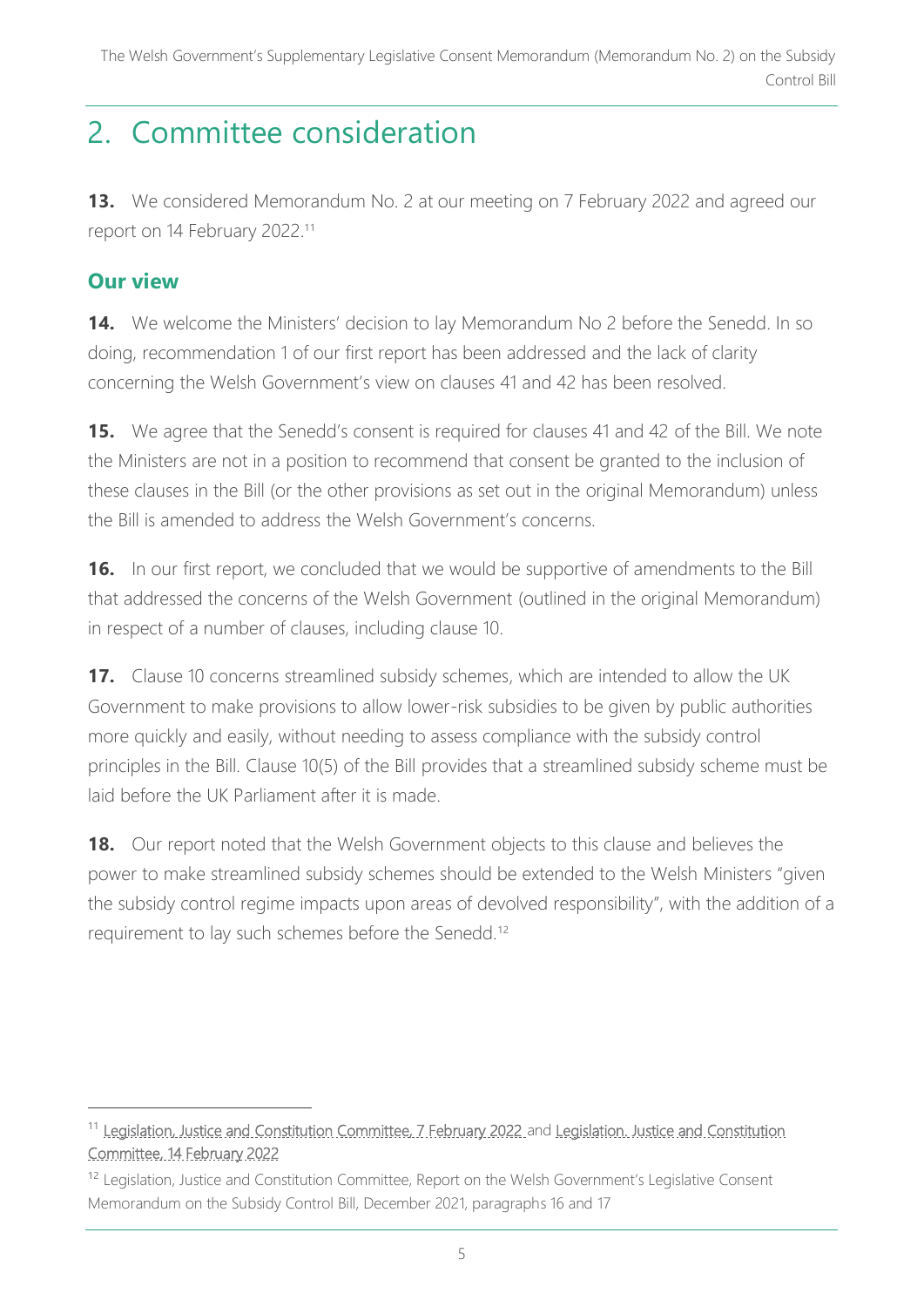**19.** On 13 January 2022, the House of Lords Delegated Powers and Regulatory Reform (DPRR) Committee laid its report on the Bill.<sup>13</sup> In considering clause 10, it said:

> *"The Government acknowledge … that Parliament will be rightly interested in the categories of subsidies that can be given in accordance with streamlined subsidy schemes. The Government nevertheless conclude that the economic or analytic nature of the subject matter is consistent with the making of a scheme rather than regulations.*

We take the view that, precisely because Parliament will be interested in *streamlined subsidy schemes (as the Government acknowledge), the matter should be included in regulations subject to a parliamentary procedure.* 

*The Government mention two precedents from the health and agricultural sectors where schemes are used rather than regulations. But the current Bill involves schemes potentially applying across all sectors.*

*We recommend that the power to establish streamlined subsidy schemes in clause 10 should be exercised by regulations, and that the negative procedure would be appropriate."<sup>14</sup>*

**20.** The DPRR Committee also makes recommendations on clauses in the Bill which require consent as identified in the original Memorandum, namely clauses 16, 25, 26, 27 and 47.

21. We draw the report of the House of Lords DPRR Committee to the attention of the Welsh Government and the Senedd.

**22.** On 9 February 2022, Baroness Andrews, Chair of the House of Lords Common Frameworks Scrutiny Committee wrote to the Rt Hon George Eustice MP, Secretary of State for Environment, Food and Rural Affairs.<sup>15</sup> The letter included the following observations about the relationship between the Bill and common frameworks:

> *"We are also increasingly concerned about the impact of the Subsidy Control Bill currently progressing through Parliament and its interaction with*

<sup>&</sup>lt;sup>13</sup> Delegated Powers and Regulatory Reform Committee, House of Lords, 17th Report of Session 2021–22, [Subsidy Control Bill,](https://committees.parliament.uk/publications/8474/documents/85858/default/) HL Paper 140, January 2022

<sup>&</sup>lt;sup>14</sup> Delegated Powers and Regulatory Reform Committee, House of Lords, 17th Report of Session 2021–22, Subsidy Control Bill, HL Paper 140, January 2022, paragraphs 22-24

<sup>&</sup>lt;sup>15</sup> Letter from Baroness Andrews, Chair, House of Lords Common Frameworks Scrutiny Committee to The Rt Hon [George Eustice MP, Secretary of State for Environment, Food and Rural Affairs,](https://committees.parliament.uk/publications/8833/documents/89110/default/) 9 February 2022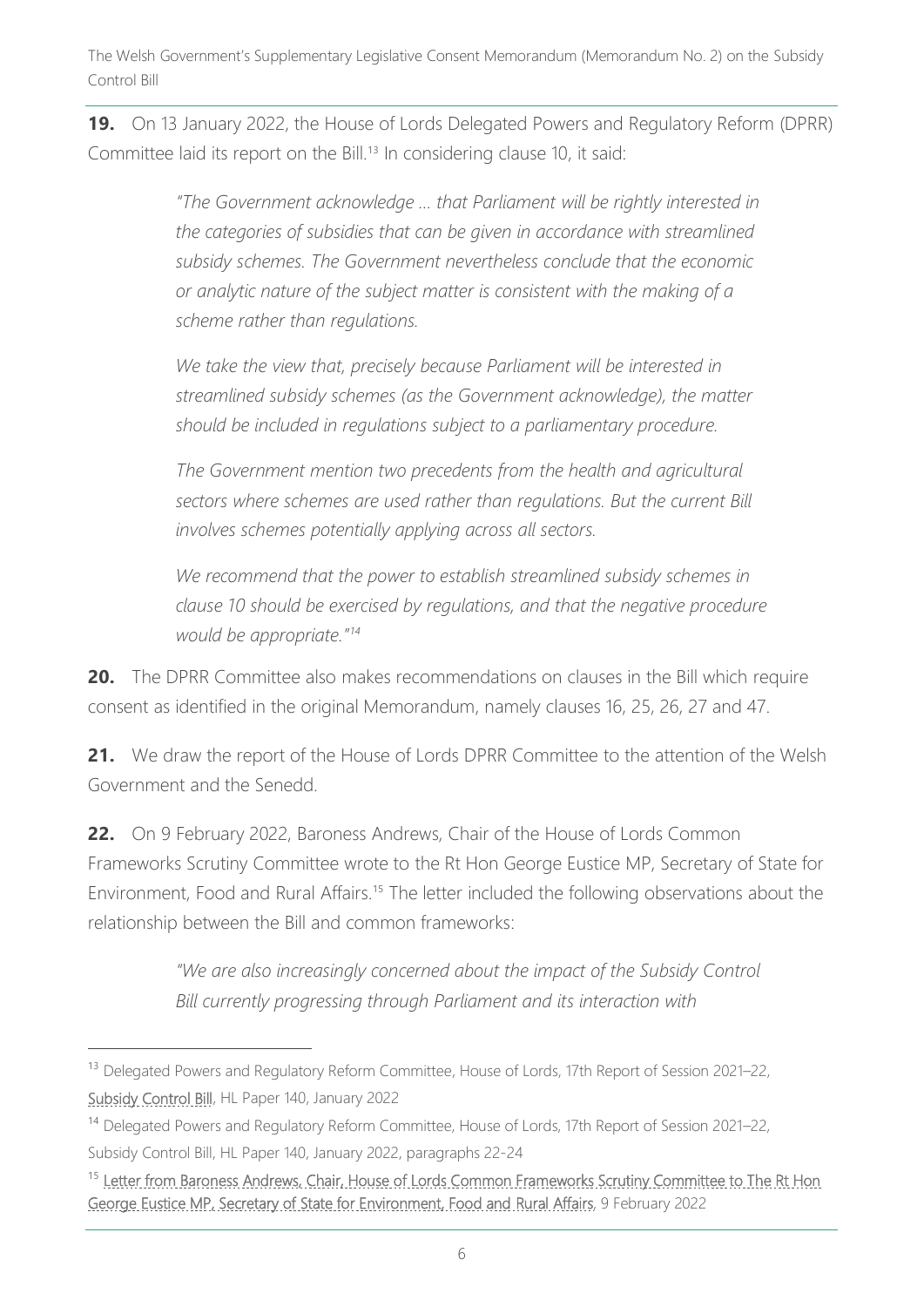*common frameworks. While we acknowledge Subsidy Control is a reserved area, powers and requirements within the Bill could have implications for agricultural policy across the UK. Within the Bill, we note that there are powers under which the Secretary of State can refer subsidies or subsidy schemes made by the devolved Governments to the Competition and Markets Authority (CMA) which could potentially have the effect of overriding the devolved governments when it comes to proposing subsidies (clauses 52 and 60). We are therefore concerned about how provisions in the Bill can be harmonised with the explicit equality of the Parties provided for in the framework in respect of agricultural support. Our concern not only relates to the provisions to which we have referred but also to clause 10(5) (streamlined subsidy schemes), clause 70(5) (standing before Competition and Markets Tribunal) and schedule 3 (review by the High Court or Court of Session for compliance with subsidy control principles of primary legislation of the devolved Parliaments which makes provision for subsides or subsidy schemes).*

*We would therefore be grateful if you could first clarify which devolved areas covered by the scope of this framework could be impacted by the Subsidy Control Bill? Second, can you also clarify what would happen if the CMA or Competition Appeal Tribunal, High Court or Court of Session made a different decision on subsidies to one proposed or agreed within the framework?".*

23. In a subsequent letter on 11 February to Lord Callanan, Parliamentary Under Secretary of State at the Department for Business, Energy and Industrial Strategy, Baroness Andrews made the same observations but added:

> *"This is an extremely serious matter which bears on the functioning of the Union. We would invite you to explain how you see the relationship between common frameworks and the Bill; and how will you ensure that the Bill will not threaten the operability of frameworks? And, of course, how you propose*  to reconcile common frameworks, especially the JMC principles which ensure